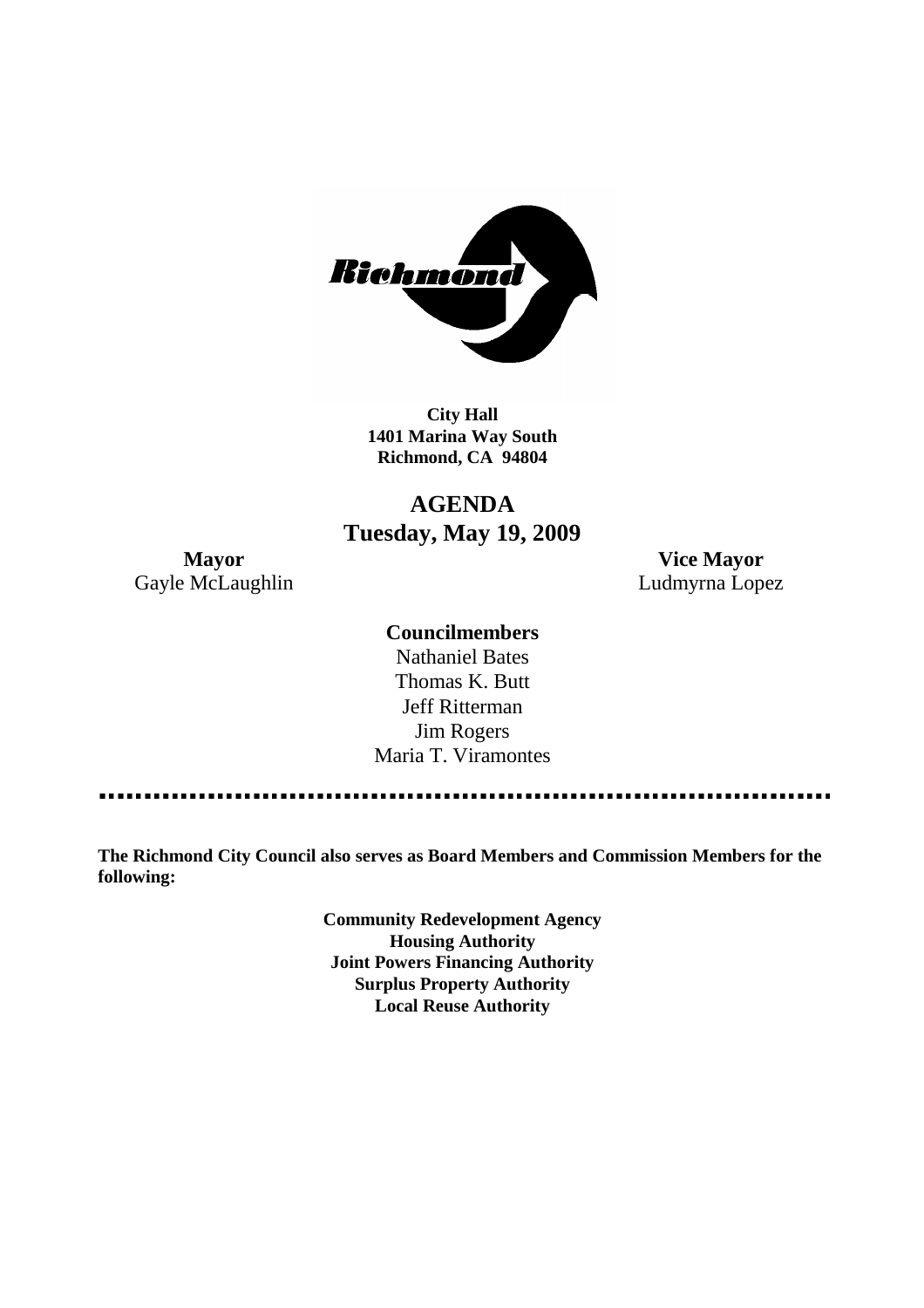# **MEETING PROCEDURES**

The City of Richmond encourages community participation at its City Council meetings and has established procedures that are intended to accommodate public input in a timely and time-sensitive way. As a courtesy to all members of the public who wish to participate in City Council meetings, please observe the following procedures:

**PUBLIC COMMENT ON AGENDA ITEMS:** Anyone who desires to address the City Council on items appearing on the agenda must complete and file a pink speaker's card with the City Clerk **prior** to the City Council's consideration of the item. Once the City Clerk has announced the item and discussion has commenced, no person shall be permitted to speak on the item other than those persons who have submitted their names to the City Clerk. Your name will be called when the item is announced for discussion. **Each speaker will be allowed TWO (2) MINUTES to address the City Council on NON-PUBLIC HEARING items listed on the agenda.**

**OPEN FORUM FOR PUBLIC COMMENT:** Individuals who would like to address the City Council on matters not listed on the agenda or on **Presentations, Proclamations and Commendations, Report from the City Attorney, or Reports of Officers** may do so under Open Forum. All speakers must complete and file a pink speaker's card with the City Clerk **prior** to the commencement of Open Forum. **The amount of time allotted to individual speakers shall be determined based on the number of persons requesting to speak during this item. The time allocation for each speaker will be as follows: 15 or fewer speakers, a maximum of 2 minutes; 16 to 24 speakers, a maximum of 1 and one-half minutes; and 25 or more speakers, a maximum of 1 minute.**

#### **SPEAKERS ARE REQUESTED TO OCCUPY THE RESERVED SEATS IN THE FRONT ROW BEHIND THE SPEAKER'S PODIUM AS THEIR NAME IS ANNOUNCED BY THE CITY CLERK.**

**CONSENT CALENDAR:** Consent Calendar items are considered routine and will be enacted, approved or adopted by one motion unless a request for removal for discussion or explanation is received from the audience or the City Council. A member of the audience requesting to remove an item from the Consent Calendar must complete and file a speaker's card with the City Clerk **prior to the City Council's consideration of Item C, Agenda Review.** An item removed from the Consent Calendar may be placed anywhere on the agenda following the City Council's agenda review.

*The City Council's adopted Rules of Procedure recognize that debate on policy is healthy; debate on personalities is not. The Chairperson has the right and obligation to cut off discussion that is too personal, too loud, or too crude.*

**\*\*\*\*\*\*\*\*\*\*\*\*\*\*\*\*\*\*\*\*\*\*\*\*\*\*\*\*\*\*\*\*\*\*\*\*\*\*\*\*\*\*\*\*\*\*\*\*\*\*\*\*\*\*\*\*\*\***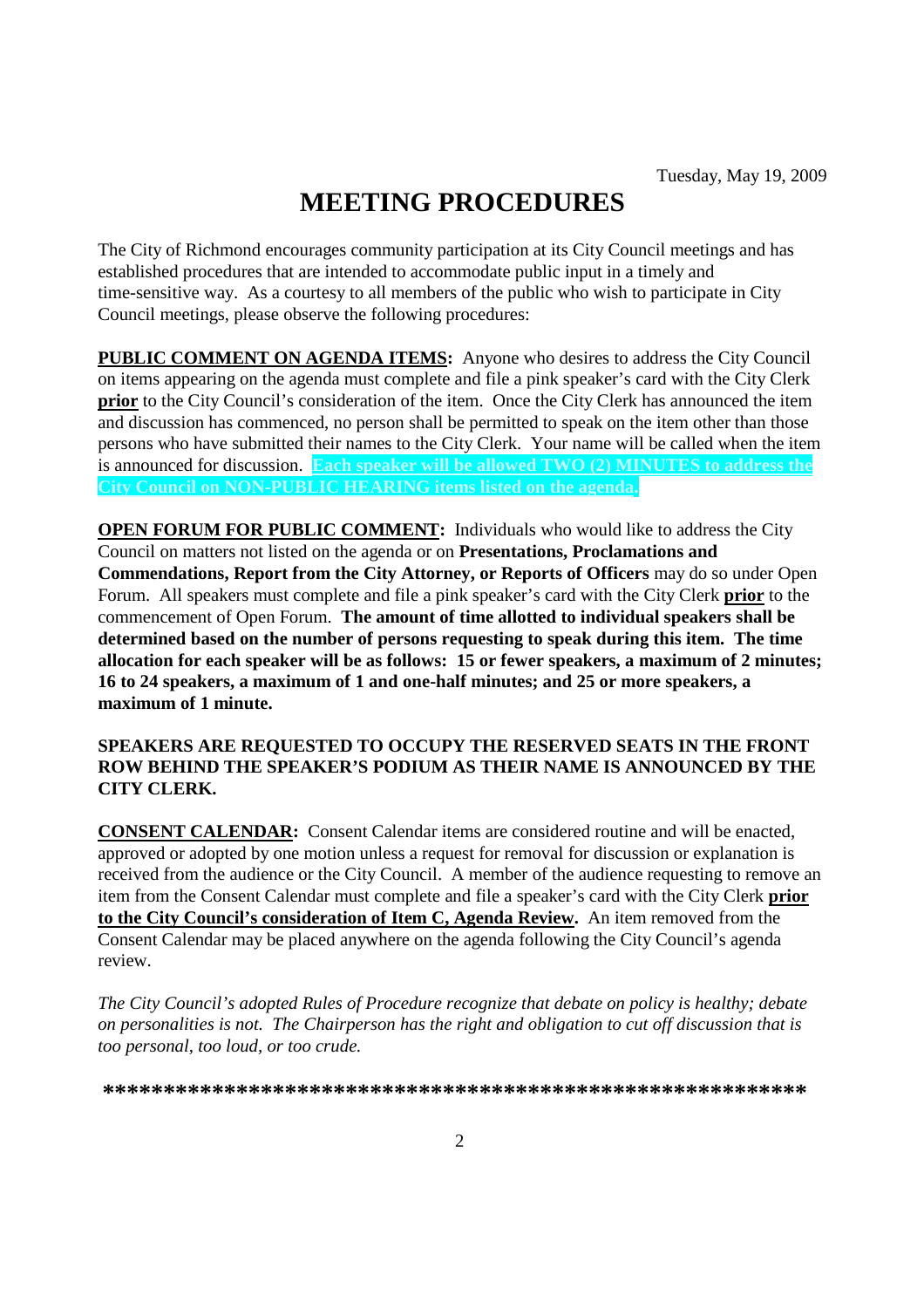# **EVENING OPEN SESSION**

5:00 p.m.

## **A. ROLL CALL**

# **B. PUBLIC COMMENT**

### **C. ADJOURN TO CLOSED SESSION**

# **CLOSED SESSION**

Shimada Room of City Hall

#### **A. CITY COUNCIL**

### **A-1.** CONFERENCE WITH LEGAL COUNSEL - EXISTING LITIGATION (Subdivision [a] of Government Code Section 54956.9):

Andre Mogannam vs. City of Richmond - Claims Settlement Authorization

Citizens for Eastshore Park vs. City of Richmond

City of Richmond vs. Church of Deliverance

**A-2.** CONFERENCE WITH LEGAL COUNSEL - ANTICIPATED LITIGATION (Initiation of litigation pursuant to Subdivision (c) of Section 54956.9):

One case

**\*\*\*\*\*\*\*\*\*\*\*\*\*\*\*\*\*\*\*\*\*\*\*\*\*\*\*\*\*\*\*\*\*\*\*\*\*\*\*\*\*\*\*\*\*\*\*\*\*\*\*\*\*\*\*\*\*\*\***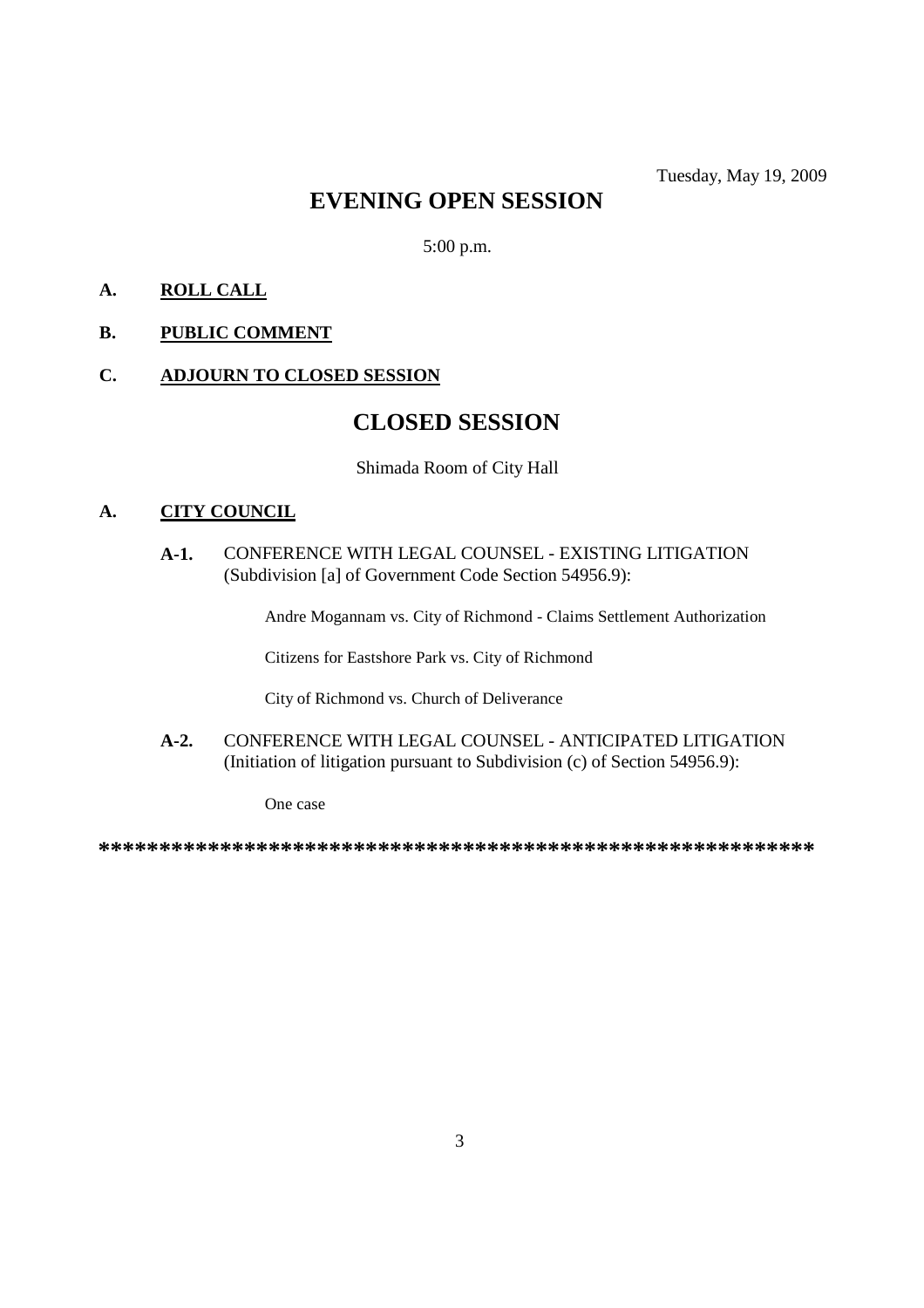Tuesday, May 19, 2009

# **SPECIAL MEETING OF THE RICHMOND HOUSING AUTHORITY**

#### 6:30 p.m.

- **A. PLEDGE TO THE FLAG**
- **B. ROLL CALL**
- **C. STATEMENT OF CONFLICT OF INTEREST**
- **D. AGENDA REVIEW**
- **E. OPEN FORUM FOR PUBLIC COMMENT**

#### **F. RESOLUTIONS**

**F-1.** CONDUCT a public hearing and ADOPT a resolution approving submission of the U.S. Department of Housing and Urban Development required 2009 One-Year and Five-Year Agency Plan (this item was reviewed by the Housing Advisory Commission at its May 11, 2009 meeting) - Housing Authority (Tim Jones 621-1310).

#### **G. CONSENT CALENDAR**

- **G-1.** AUTHORIZE the executive director to initiate negotiations for implementation of the Nystrom Village Revitalization Project with the development team of Related of California, Mercy Housing, and the Community Housing Development Corporation (CHDC) of North Richmond (this item was reviewed by the Housing Advisory Commission at its May 11, 2009, meeting) - Housing Authority (Tim Jones 621-1310).
- **G-2.** APPROVE the minutes for the Special Meeting held on April 21, 2009 City Clerk's Office (Diane Holmes 620-6513).

#### **H. ADJOURNMENT**

**\*\*\*\*\*\*\*\*\*\*\*\*\*\*\*\*\*\*\*\*\*\*\*\*\*\*\*\*\*\*\*\*\*\*\*\*\*\*\*\*\*\*\*\*\*\*\*\*\*\*\*\*\*\*\*\*\*\*\***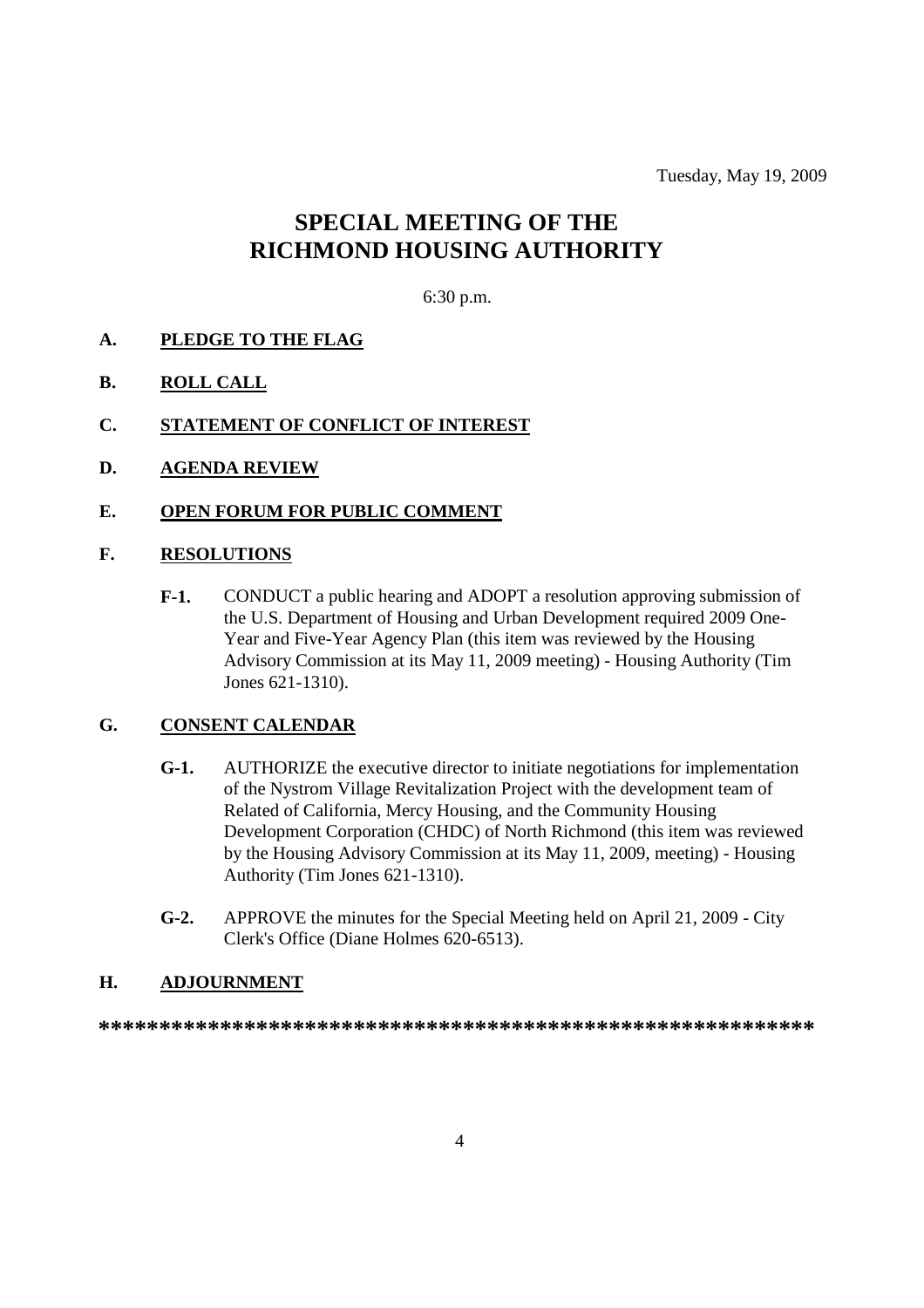# **SPECIAL MEETING OF THE RICHMOND COMMUNITY REDEVELOPMENT AGENCY**

### 6:45 p.m.

- **A. ROLL CALL**
- **B. STATEMENT OF CONFLICT OF INTEREST**
- **C. AGENDA REVIEW**
- **D. OPEN FORUM FOR PUBLIC COMMENT**

#### **E. CONSENT CALENDAR**

- **E-1.** ADOPT a resolution authorizing staff to execute the first amendment to the agreement between the Richmond Community Redevelopment Agency and East Bay Center for the Performing Arts - Richmond Community Redevelopment Agency (Steve Duran/Alan Wolken 307-8140).
- **E-2.** APPROVE the minutes of the Special Joint Meeting held on April 21, 2009 City Clerk's Office (Diane Holmes 620-6513).

#### **F. ADJOURNMENT**

**\*\*\*\*\*\*\*\*\*\*\*\*\*\*\*\*\*\*\*\*\*\*\*\*\*\*\*\*\*\*\*\*\*\*\*\*\*\*\*\*\*\*\*\*\*\*\*\*\*\*\*\*\*\*\*\*\*\*\***

# **SPECIAL JOINT MEETING OF THE RICHMOND COMMUNITY REDEVELOPMENT AGENCY/CITY COUNCIL**

6:55 p.m.

- **A. ROLL CALL**
- **B. STATEMENT OF CONFLICT OF INTEREST**
- **C. AGENDA REVIEW**
- **D. OPEN FORUM FOR PUBLIC COMMENT**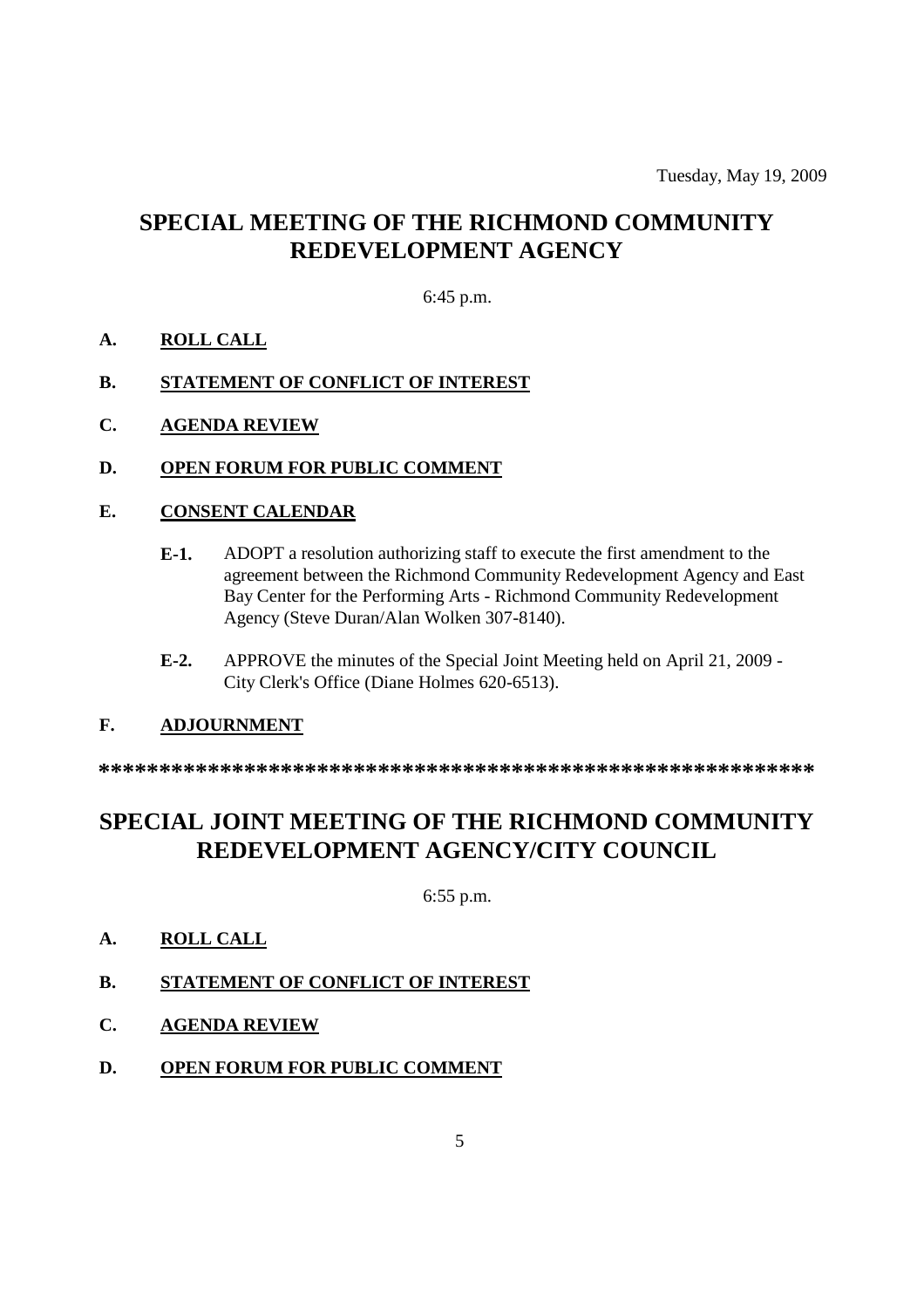# **E. CONSENT CALENDAR**

- **E-1.** ADOPT a resolution declaring the City's intent to undertake the financing of a multifamily-housing development and to induce the development of the Lillie Mae Jones Plaza Development through the issuance of multifamily-housing mortgage-revenue bonds in an amount not to exceed \$7,000,000 - Richmond Community Redevelopment Agency (Steve Duran/Patrick Lynch 307-8140).
- **E-2.** ADOPT a joint resolution to approve a Memorandum of Understanding (MOU) between the Richmond Community Redevelopment Agency and the Police Department of the City of Richmond to enhance the Code Enforcement Program in Redevelopment Project Areas in an amount not to exceed \$100,000 for FY 2008-09 (this item was reviewed and recommended for approval by the Finance Committee at its April 17, 2009, meeting) - Richmond Community Redevelopment Agency (Steve Duran/Chief Chris Magnus 307-8140/620-6656).

## **F. ADJOURNMENT**

**\*\*\*\*\*\*\*\*\*\*\*\*\*\*\*\*\*\*\*\*\*\*\*\*\*\*\*\*\*\*\*\*\*\*\*\*\*\*\*\*\*\*\*\*\*\*\*\*\*\*\*\*\*\*\*\*\*\***

# **CITY COUNCIL**

7:00 p.m.

## **A. ROLL CALL**

- **B. STATEMENT OF CONFLICT OF INTEREST**
- **C. AGENDA REVIEW**

#### **D. PRESENTATIONS, PROCLAMATIONS, AND COMMENDATIONS**

- **D-1.** Proclamation declaring the week of May 17 through May 23, 2009, as National Public Works Week - Mayor's Office (Mayor McLaughlin 620-6503).
- **D-2.** Proclamation recognizing May 2009 as National Historic Preservation Month Mayor's Office (Mayor McLaughlin 620-6503).

#### **E. REPORT FROM THE CITY ATTORNEY OF FINAL DECISIONS MADE AND NON-CONFIDENTIAL DISCUSSIONS HELD DURING CLOSED SESSION**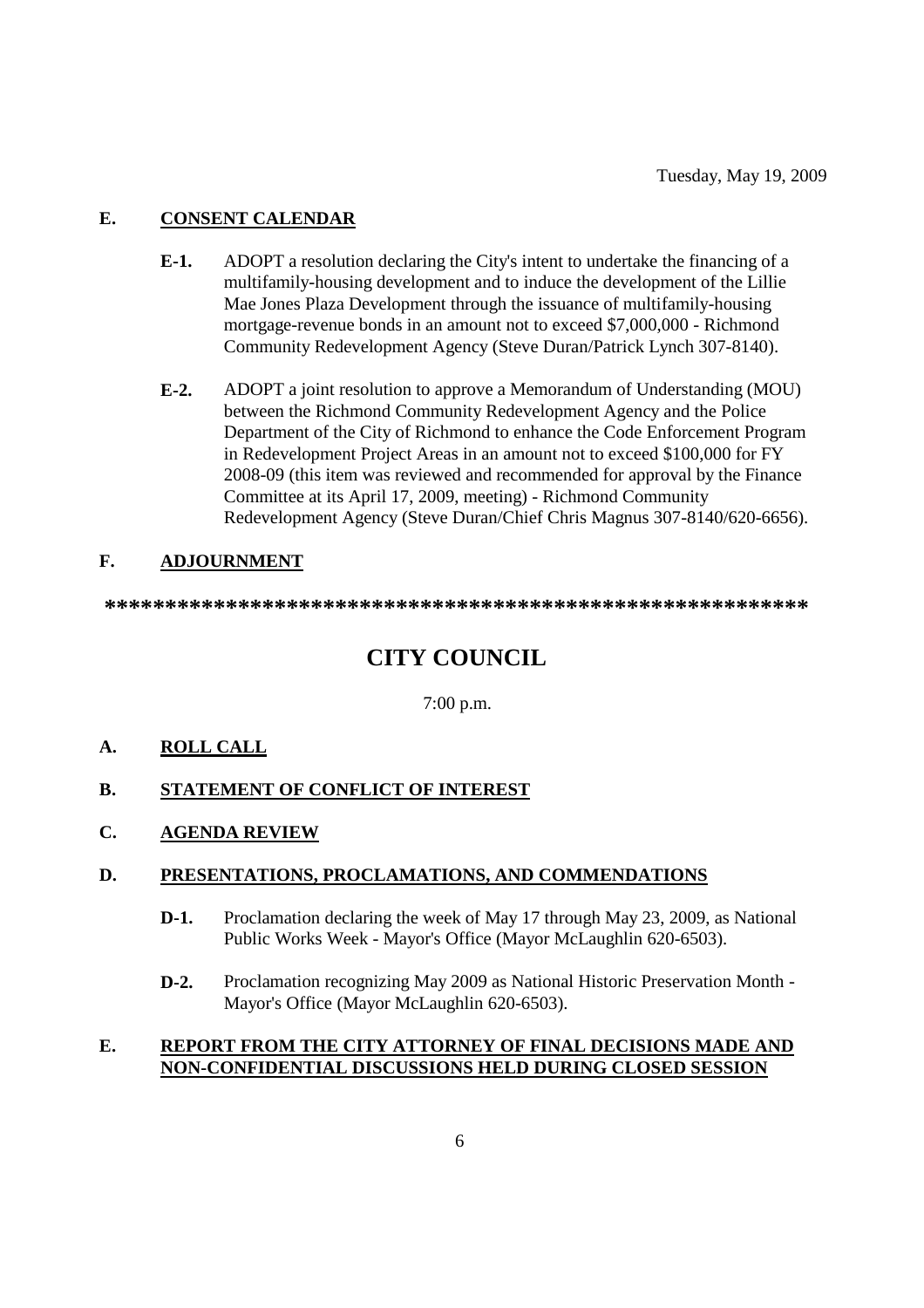### **F. CONSENT CALENDAR**

- **F-1.** APPROVE a contract with Jackson and Son Plumbing to provide the water supply to three drinking water fountains that are part of the Native American Statue at 135 Washington Street (Point Richmond Plaza), including construction plans and specifications, in an amount not to exceed \$11,400, including \$1,900 (20%) for unforeseen work - Public Works (Yader A. Bermudez 231-3009).
- **F-2.** APPROVE a contract with Bovo-Tighe, LLC, to provide organizational development consulting and operational leadership excellence planning in an amount not to exceed \$97,000 over a three-year term ending June 30, 2011 - Library & Cultural Services (Monique A. le Conge 620-6554).
- **F-3.** APPROVE a recommendation that the City Council cancel the uniform services contract with Ameripride Uniform Services due to non-compliance and APPROVE a one-year contract with two one-year options to the low bidder Aramark Uniform Services to provide uniform services in an amount not to exceed \$102,000 per year (this item was reviewed and recommended for approval by the Finance Committee at its May 1, 2009, meeting) - Public Works Department (Yader A. Bermudez 231-3009).
- **F-4.** APPROVE a vehicle lease agreement with Saadeh Corporation, dba Auto World, to provide the Richmond Police Department with undercover vehicles for use in its narcotics operations for the period July 1, 2009, to June 30, 2010, at a cost not to exceed \$150,000 (this item was reviewed and recommended for approval by the Finance Committee at its May 1, 2009, meeting) - Police Department (Chief Chris Magnus 620-6656).
- **F-5.** APPROVE a contract amendment #1 with Gordon & Rees, LLP, for legal representation in the lawsuit West County Wastewater District vs. City of Richmond, increasing the amount by \$50,000 for a total of \$58,000 and extending the term to December 31, 2010 - City Attorney's Office (Randy Riddle 620-6509).
- **F-6.** APPROVE a contract and funding with Pyro Spectaculars North, Inc. for the citizen's 2009 Fireworks Celebration to be held July 3, 2009, at Marina Bay Park, in the amount of \$29,000 - Recreation Department (Keith Jabari 620-6791).
- **F-7.** APPROVE a contract in the amount of \$75,000 with the Richmond Art Center (RAC) to administer the 2009 Neighborhood Public Art Program - Library & Cultural Services (Monique A. le Conge 620-6555).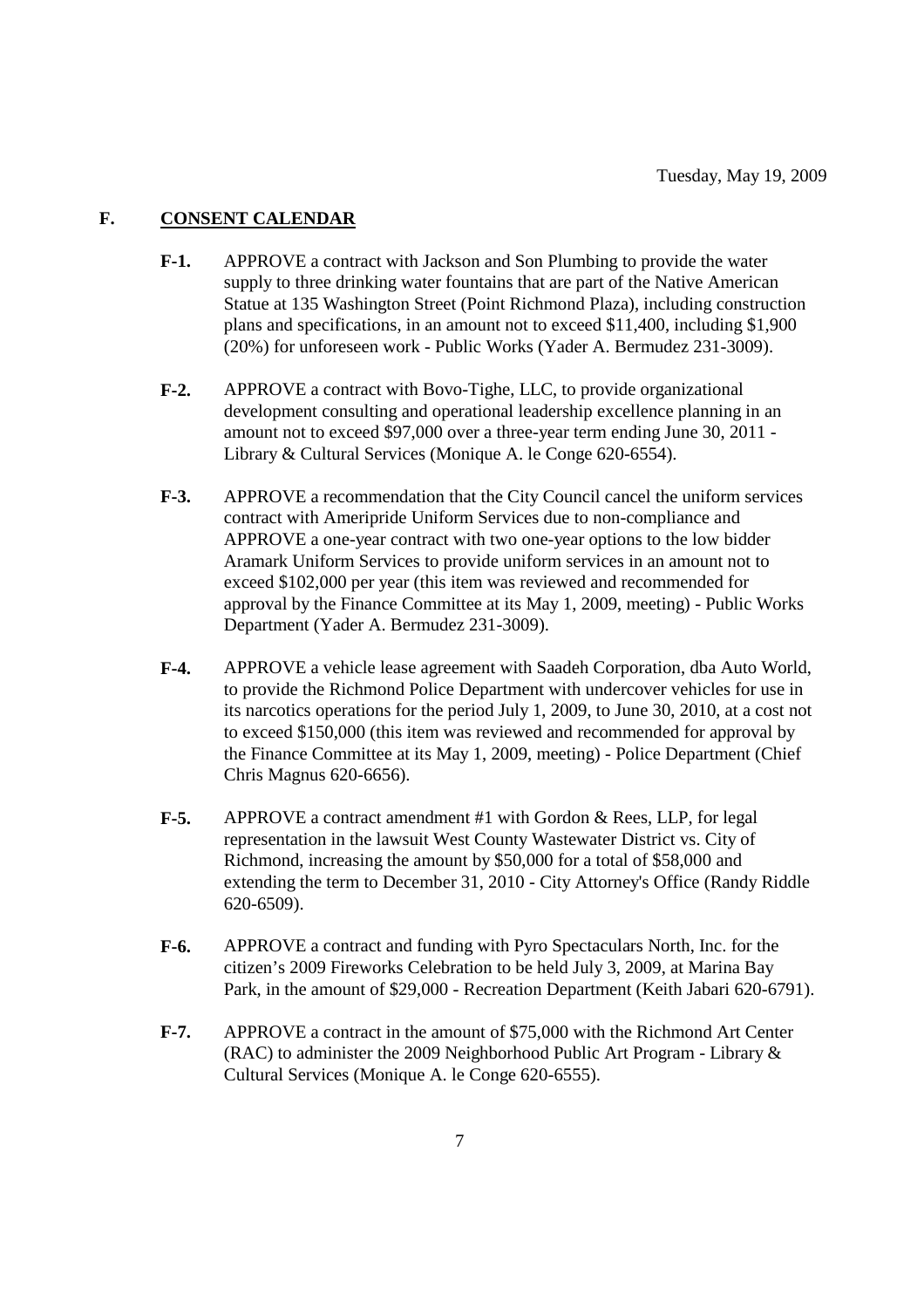- **F-8.** APPROVE a contract with Bickmore & Associates Inc., dba Bickmore Risk Services and Consulting, to provide a series of training sessions to the Richmond Police Department on diversity, workplace cultural issues, prevention of workplace harassment, and other employment-related issues at a cost not to exceed \$15,000 - Police Department (Chief Chris Magnus 620-6656).
- **F-9.** APPROVE a background investigations agreement with Elite Backgrounds Inc. for the period June 1, 2009, to May 31, 2010, at a cost not to exceed \$40,000 - Police Department (Chief Chris Magnus 620-6656).
- **F-10.** APPROVE a three-year contract with CRW for continued maintenance and support of the CRW TRAKiT software totaling \$72,000 over the life of the agreement. The contract amount is payable annually in the amount of \$23,000 in the first year and increasing \$1,000 annually in each of the succeeding two years - Information Technology (Sue Hartman 620-6874).
- **F-11.** APPROVE the City of Richmond's participation in a joint exercise of powers agreement (JPA) to develop a sustainable regional biosolids to energy facility within the Bay Area, by AMENDING the March 30, 2006, agreement, entitled "Joint Exercise of Powers Agreement " to "pursue CEQA documentation and facility planning services for a proposed bay area solids recycling facility" ("Agreement") to add additional parties including the City of Richmond, expand the scope of activities, and modify the funding arrangements - City Manager's Office (Bill Lindsay 620-6512).
- **F-12.** ADOPT a resolution authorizing the finance director to execute documents necessary to provide a subordinate pledge of General Fund revenue as a guaranty to the East Bay Center for the Performing Arts (the "Center") to secure funding for the completion of the Winters Building Project - Finance Department (Jim Goins 620-6740).
- **F-13.** APPROVE the following appointments: Design Review Board: Donald Woodrow (incumbent), term expiring June 1, 2011; Historic Preservation Advisory Committee: Amanda Elliott, term expiring May 19, 2011; Human Relations and Human Rights Commission: Betty Burrus-Wright, term expiring March 30, 2010 (completing an unexpired term); Vivien Feyer, term expiring March 30, 2011 (completing an unexpired term); Wendy Gonzalez, term expiring March 30, 2011; Gonzalo Rucobo, term expiring May 19, 2012; Demetria Saunders, term expiring May 19, 2012 - Mayor's Office (Mayor McLaughlin 620- 6503).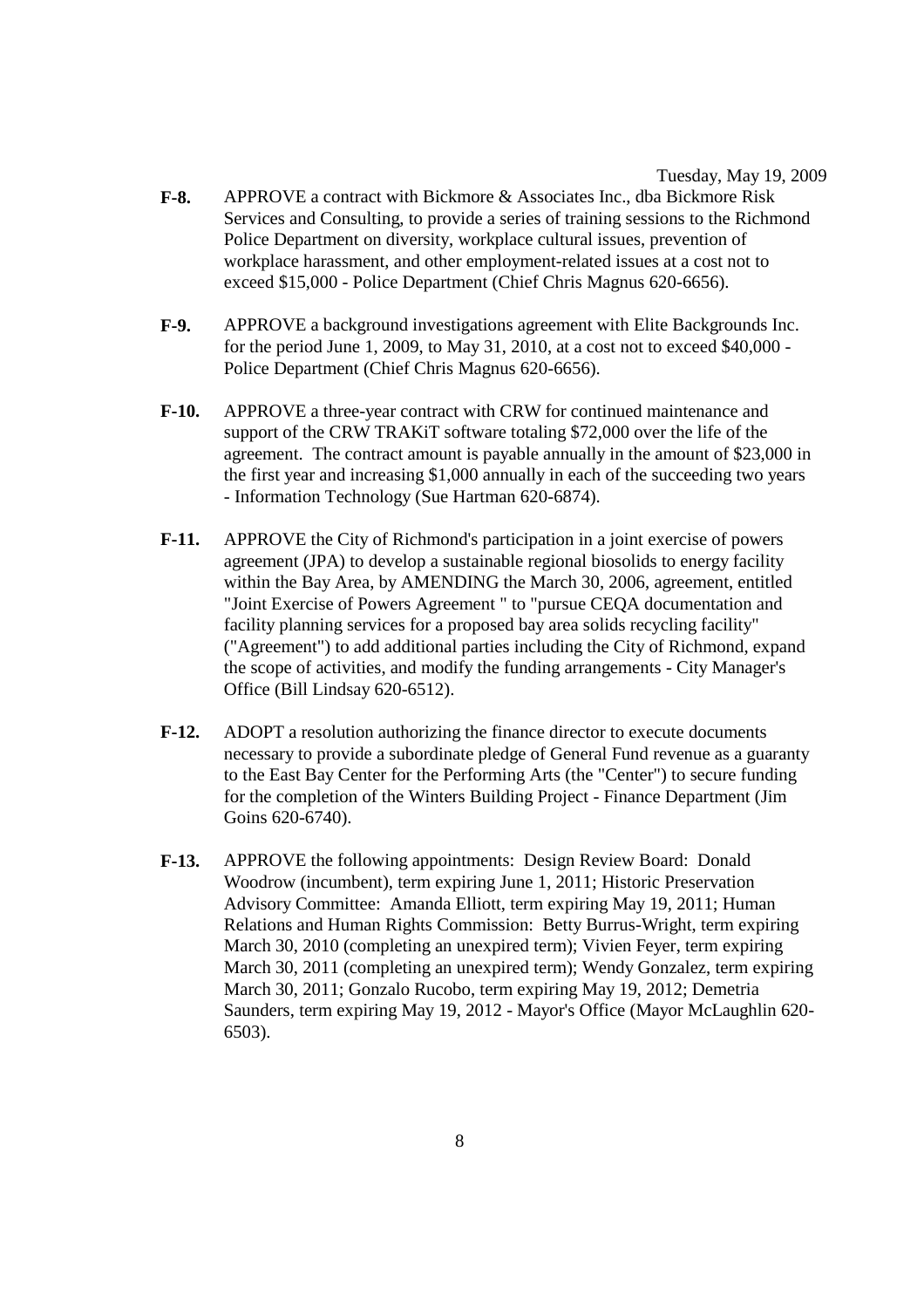- **F-14.** INTRODUCE an ordinance (first reading) amending the Trespassing Ordinance to empower businesses to prohibit unwanted persons from returning to their establishments for a period of up to one year when specific criteria have been met - Police Department (Chief Chris Magnus 620-6656).
- **F-15.** ADOPT a resolution to submit to Richmond voters at the November 2, 2010, General Municipal Election an ordinance amending the City's Utility Users' Tax so that all users, including large industrial users, shall pay utility users taxes based on actual usage, and to ensure that the tax covers all gas which is used or consumed to produce energy or for any other purpose - Councilmember Ritterman (620-6581).
- **F-16.** APPROVE the minutes of the Regular Meeting held on April 21, 2009 City Clerk's Office (Diane Holmes 620-6513).

#### **G. OPEN FORUM FOR PUBLIC COMMENT**

#### **H. PUBLIC HEARINGS**

**H-1.** Public hearing on an appeal filed by Margaret Peterson of the Design Review Board's conditional approval of a Design Review Permit (PLN 09-038) to raise the existing residence located at 302 Santa Fe Avenue by 34 inches for the purpose of converting the basement/crawl space into living space - Planning and Building Services Department (Richard Mitchell 620-6706).

#### **I. ORDINANCES**

- **I-1.** INTRODUCE an ordinance (first reading) adding Chapter 9.58 to the Richmond Municipal Code regarding the prohibition of cigarette and tobacco product sampling within the City of Richmond - Councilmembers Butt, Ritterman, and Rogers (620-6581).
- **I-2.** INTRODUCE an ordinance (first reading) repealing Chapter 9.18 and adding Chapter 9.56 that prohibits secondhand smoking in certain designated public places - Councilmembers Butt, Ritterman, and Rogers (620-6581).
- **I-3.** INTRODUCE an ordinance (first reading) repealing Chapter 7.104 and adding Chapter 7.106 entitled "Tobacco Retailer License," which requires tobacco retailers to secure a tobacco retailer license from the Police Department before selling cigarettes and tobacco products within the City of Richmond - Councilmembers Butt, Ritterman, and Rogers (620-6581).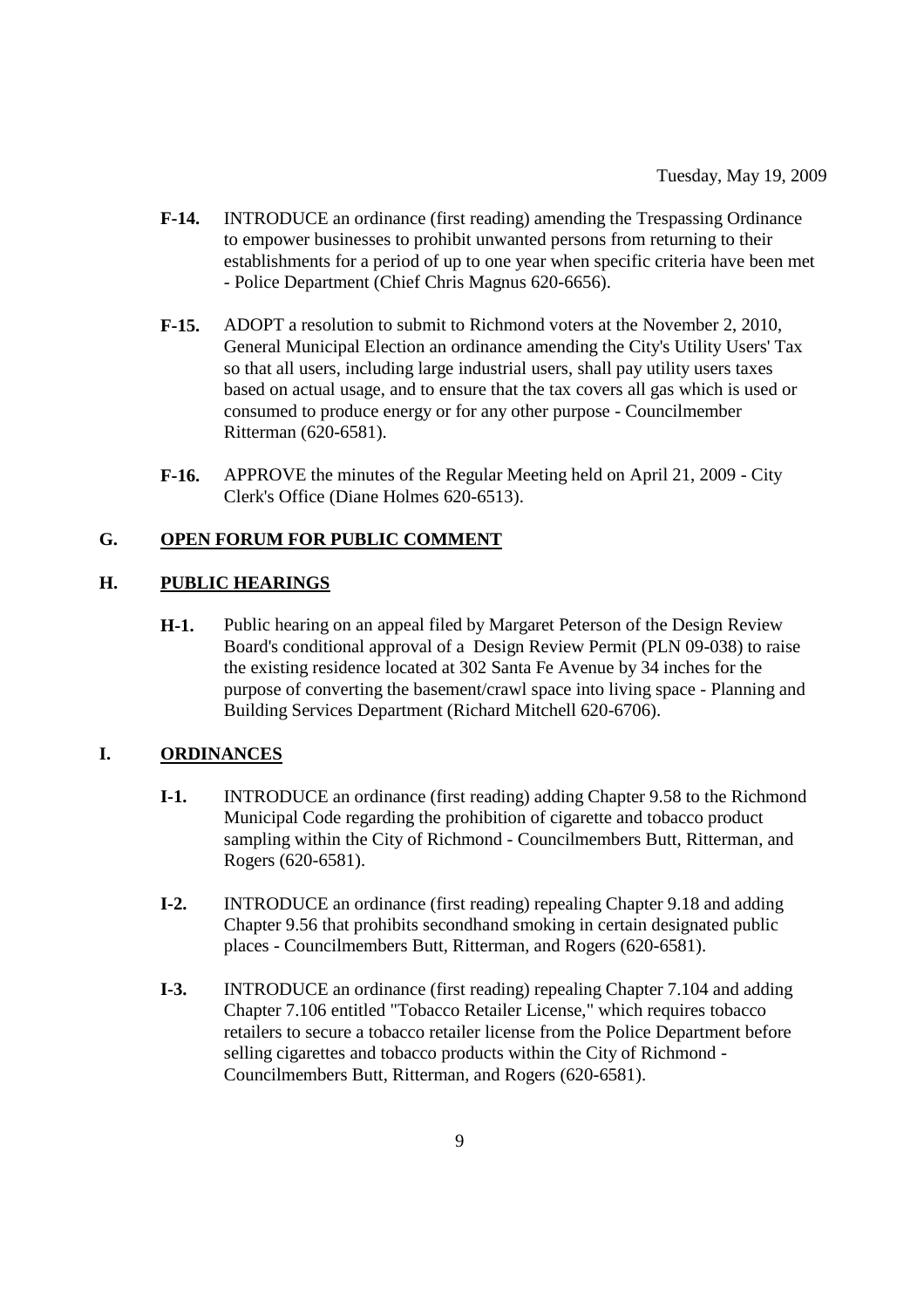Tuesday, May 19, 2009

**I-4.** INTRODUCE an ordinance (first reading) enacting local eviction control on properties in foreclosure or subject to a forced sale or sale under the power of sale of a deed of trust by prohibiting eviction of residential tenants except as authorized by ordinance - Councilmember Ritterman (620-6581).

# **J. COUNCIL AS A WHOLE**

- **J-1.** DISCUSS and DIRECT staff to begin preparations to enter into the California Statewide Communities Development Authority (CSCDA) Energy Efficiency Funding Program, which will allow property owners to pay for solar projects and energy-efficiency upgrades through their property taxes - Councilmembers Butt, Rogers, and Mayor McLaughlin (620-6503/620-6582).
- **J-2.** DISCUSS and DIRECT staff to draft amendments to the City Council Rules of Procedure and Order to: (1) limit the amount of time each councilmember may speak as to each agenda item; (2) change the starting time of City Council meetings to 6:30 p.m., with Open Forum to occur between 6:30 and 7:00; and (3) change the ending time of City Council meetings to 11:00 p.m., unless, by a twothirds vote, the Council extends the ending time beyond 11:00 p.m. - Councilmember Bates (620-6581).
- **J-3.** DIRECT staff to apply for U.S. Department of Energy Grant to provide 20 free electric vehicles for three years for city fleet with limited in-kind match from the City of Richmond - Councilmembers Rogers, and Ritterman (620-6581).
- **J-4.** RESTATE Resolution 47-08 in support of UC Berkeley Expansion at Richmond Field Station and DIRECT staff to actively pursue this as an outcome, including enlisting assistance from Congress and the California legislature - Councilmembers Butt and Bates (620-6581).
- **J-5.** DISCUSS and DIRECT staff to draft a resolution in support of the Oakland Airport Connector - Councilmember Viramontes (620-6581).
- **J-6.** ACCEPT the Save America's Historic Treasures grant award in the amount of \$150,000 for the preservation of Shipyard 3 Historic District and approve a funding match ranging from \$75,000 to \$150,000 to come from the Honda Port of Entry project financing - Councilmember Butt (236-7435).
- **J-7.** HEAR a status report and DIRECT staff regarding the General Plan Update Councilmember Bates (620-6581).